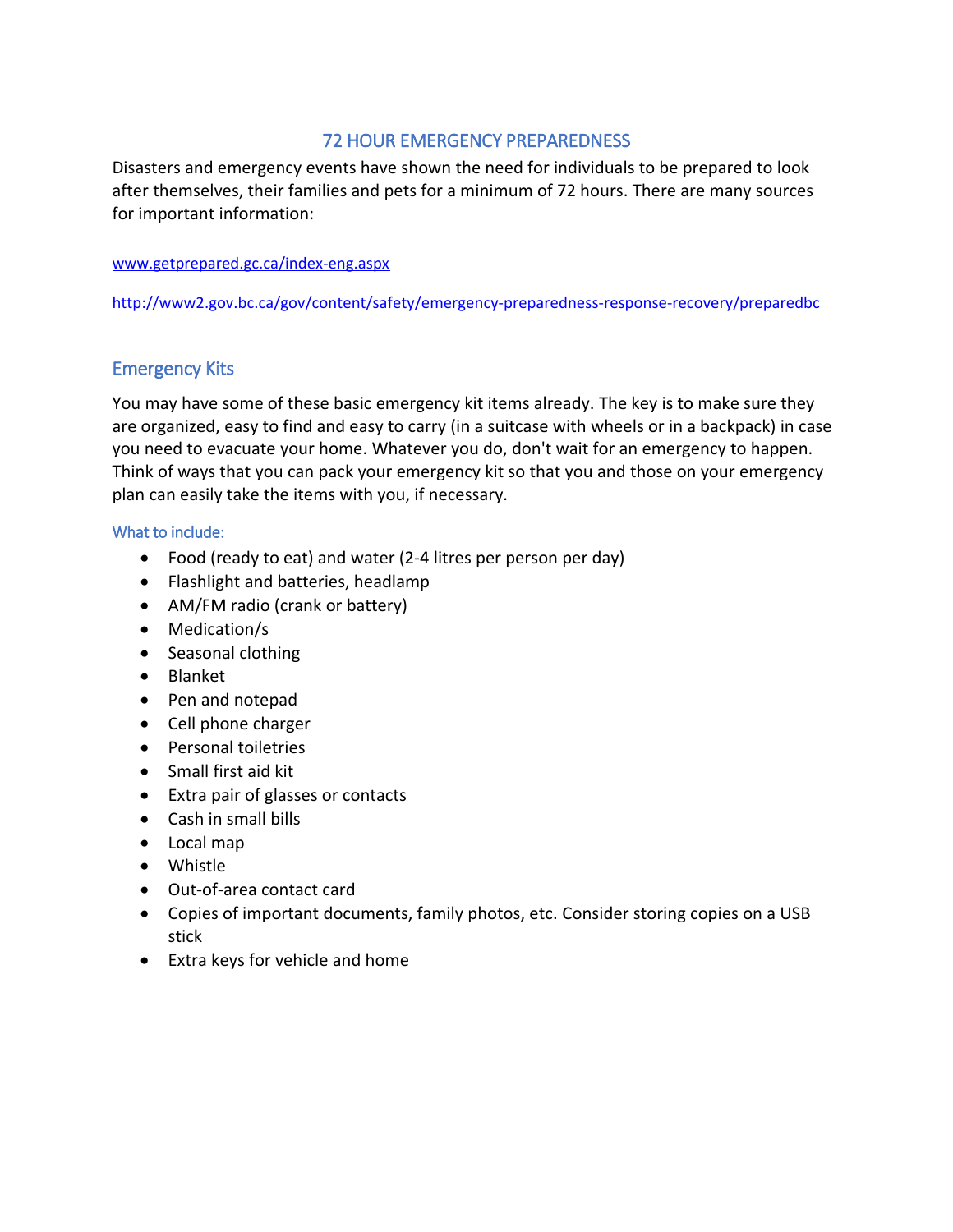#### Recommended additional items

- Two additional litres of water per person per day for cooking and cleaning
- Candles and matches or lighter (Place candles in sturdy containers and do not burn unattended)
- Change of clothing and footwear for each household member
- Sleeping bag or warm blanket for each household member
- **•** Toiletries
- Hand sanitizer
- Utensils
- Garbage bags
- Toilet paper
- Household chlorine bleach or water purifying tablets
- Basic tools (hammer, pliers, wrench, screwdrivers, work gloves, dust mask, pocket knife)
- Small fuel-driven stove and fuel (follow manufacturer's directions and store properly)
- Candles and matches/lighter
- Hand sanitizer or moist towelettes
- Zip-lock bag (to keep things dry)
- Garbage bags

Check your kit twice a year to ensure contents are up to date. Re-stock as needed

Special Considerations and addition will be needed for:

- Items for babies and small children—diapers, formula, bottles, baby food, comfort items
- Medical supplies and equipment

### Emergency Preparation for Pets

If you are forced to leave your home, it's important to remember to take your pet(s) with you. Leaving pets behind, even if you try to make a safe place for them, is not the best option. Unfortunately, most emergency shelters can't accept pets, except for service animals such as dogs for the visually impaired, so you must plan ahead.

Start with relatives or friends outside your area, boarding kennels and vet clinics (remember that vaccination records may be required) that could shelter your animals during an emergency. Some motels and campgrounds allow pets too.

Once you have compiled a list remember to put a copy in your emergency kit. While you're at it include pet supplies (leash, portable kennel, food, and water).

If you have advance warning of a possible event or severe storm, keep your pets inside with you so you won't have to look for them if you are forced to leave your home.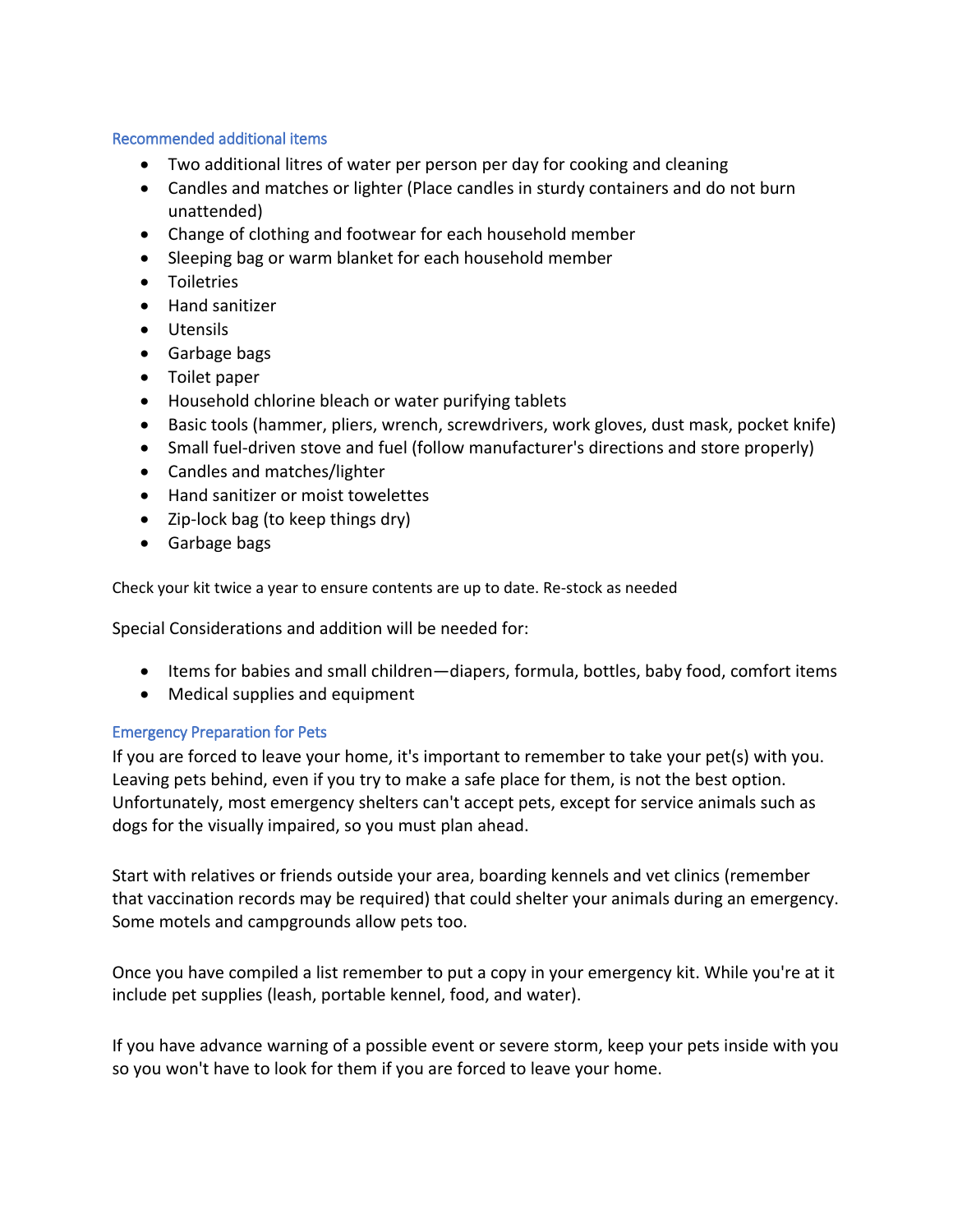Make sure your pets are wearing collars and identification tags.

# **Evacuations**

Local Authority Evacuation Orders

Ordering an evacuation of all or part of an emergency area is a very serious step and requires detailed planning. In Saskatchewan, the Emergency Planning Act (1989) permits the head of a local authority to declare a Local Emergency, and that allows the local authority to order an evacuation should it be absolutely necessary. There are several other statutes (Fire Services Act, Wildfire Act and the Public Health Act) that can be used to order an evacuation.

When it is determined that an evacuation is required, the warning must be timely and accurate. While the main concern is the preservation of life, those displaced from their homes or businesses may be experiencing inconvenience, anxiety and fear.

Removing people from their homes and livelihoods must not be taken lightly. People will already be under duress during an emergency; however, public safety must be first. It is a delicate balancing act.

### Evacuation Process

# *Stage 1 - Evacuation Alert*

Authorities will alert the population at risk of the potential for evacuation because of the danger of possible loss of life and they should be prepared to evacuate the area. This warning will be transmitted by:

- Door-to-door campaign with pamphlets/letter delivered
- Radio and/or television broadcast
- Sirens and mobile public address announcements
- Telephone calls
- Electronic media (internet/social media)

Note: even at this stage, plans will be in place to move handicapped persons, vacationers, and voluntary evacuees. You should also consider readying extra supplies (clothes, shoes, sleeping bags or blankets, personal items (toiletries), playing cards and games for children) to supplement your emergency kit.

### *Stage 2 - Evacuation Order*

The population at risk is ordered to evacuate the area specified in a formal written order. This is an order and as such does not allow for any discretionary decision on the part of the population at risk. They must leave the area immediately. The police will enforce the Evacuation Order. This order will be transmitted by:

Door-to-door campaign with pamphlets/letter delivered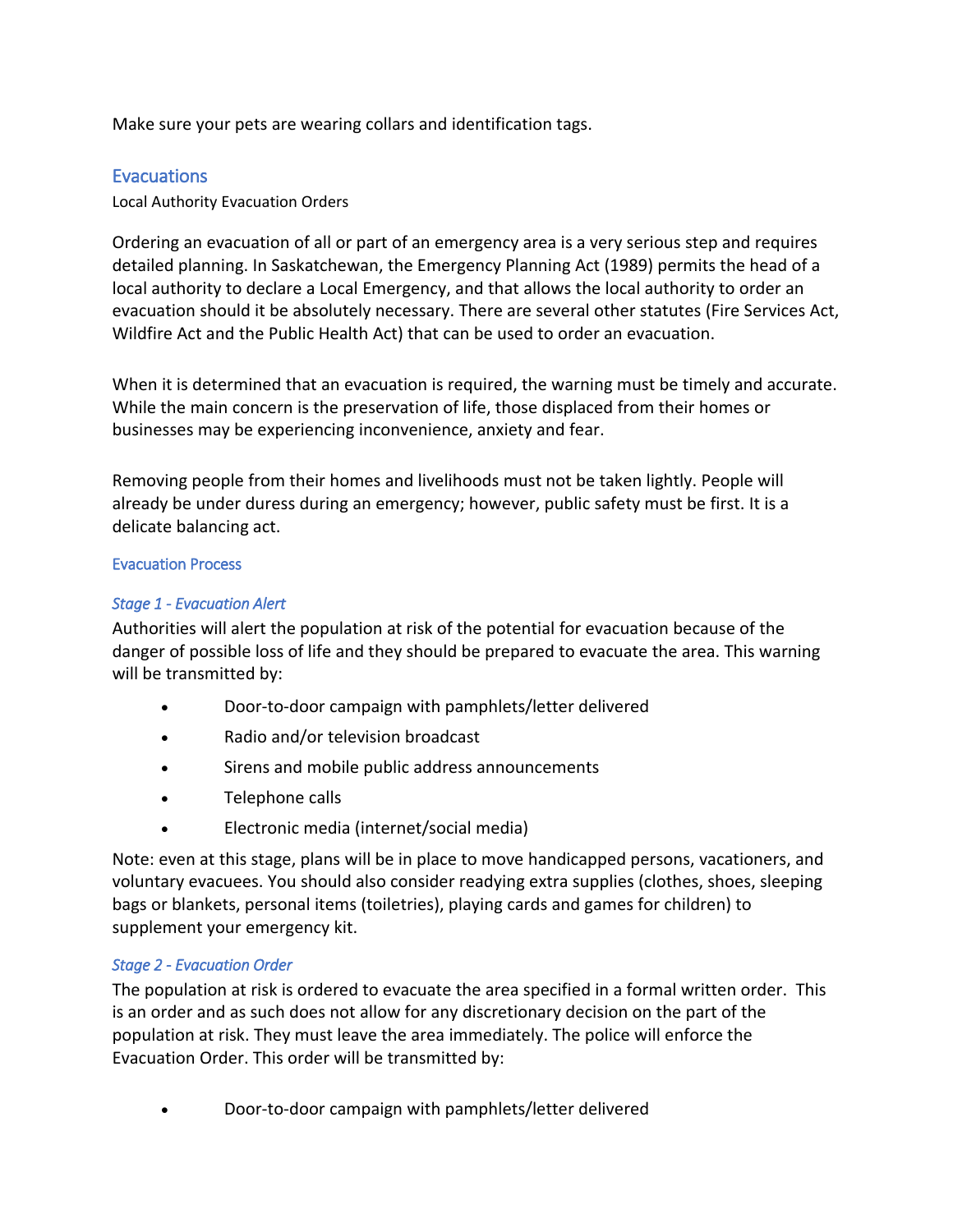- Radio and/or television broadcast
- Sirens and mobile public address announcements
- Telephone calls
- Electronic media (internet/social media)

The area in question will have controlled access and that a pass may be required to regain access to the area.

### *Stage 3 - Rescind*

An evacuation order or alert is rescinded when it is determined to be safe for residents to return home. An evacuation order may be reinstated if a threat does return. These reentry criteria will be communicated to evacuees by:

- Radio and/or television broadcast
- Telephone calls
- Electronic media (internet/social media)
- Pamphlets, letter or signage at reception centers

# Reception Centers

Reception centers are sites (staffed by Emergency Social Services [ESS] or Red Cross volunteers) where evacuees may be received during an emergency/evacuation. They may be a facility such as a recreation center, community center, church hall or school - it depends on what is available in the community or what is needed.

Reception centers should be flexible for multipurpose use. Space may be required for use as a gathering and information center, a staging site for volunteer disaster relief workers, a site where insurance adjusters can operate, an emergency daycare center, etc.

Reception Centers are set up in order to provide for essential needs of people affected by an emergency/evacuation. Contact your municipal office to find out where these centers are located.

# Shelter-In-Place

In some circumstances - for example, where evacuees would have to travel through a plume of hazardous gases - it may be safer for people to take shelter in their homes, schools or places of work. If you are advised to shelter in place, follow these instructions:

- Get inside as quickly as possible
- Turn off all heating, ventilation and air conditioning systems. Close vents.
- Close all doors, windows, fireplace flues, vents and other openings. If there are any gaps in the weather stripping, use duct tape, plastic wrap and/or aluminum foil to seal the leaks.
- Close drapes, curtains and shades. Stay away from external windows.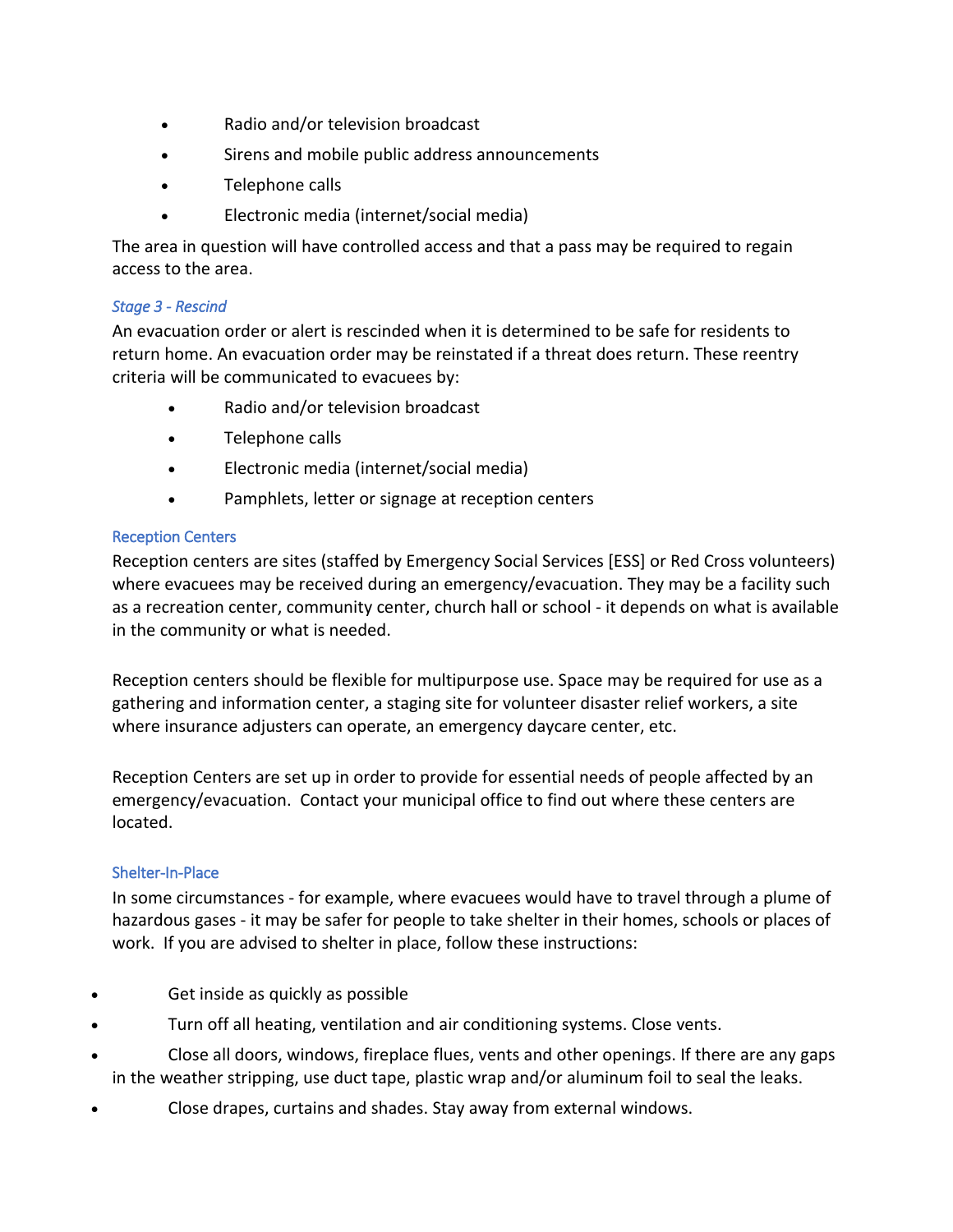- Use stairwells instead of elevators wherever possible.
- Turn on the radio or television for information. You will be advised what the hazardous material is and what the signs and symptoms of overexposure are.
- Use telephones only if you need immediate emergency assistance. You will be directed how to seek medical help outside the evacuation area.

### Home Escape Plan

During a fire there is no time to stop and think about an escape route - every second is important! Being prepared before a fire occurs can save your life!

So, make an escape plan and practice it with your family today. There are four simple steps when making an escape plan:

Step 1: Install working smoke alarms



*Smoke alarms save lives*

Install a working smoke alarm on every level of your home and outside sleeping areas. For maximum protection install smoke alarms in every bedroom, especially if you sleep with your bedroom door closed. Test your smoke alarms monthly to ensure they are functioning properly.

Step 2: Draw a floor plan of your home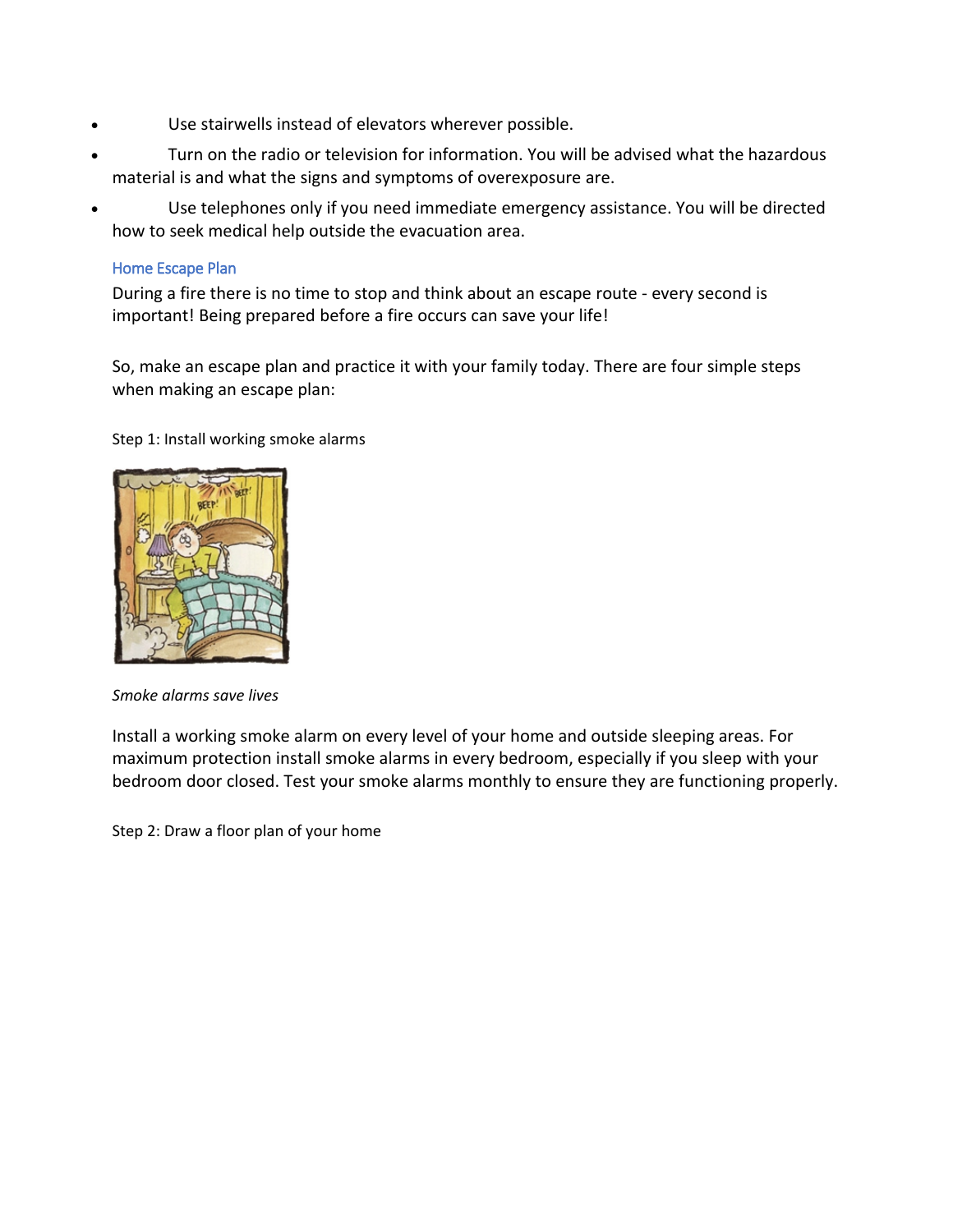

# *Make sure you have a safe way to reach the ground*

Make an outline of each floor of your home and label each room. Identify at least two exits from each room. Windows can serve as the second emergency exit. If a window is considered an exit, make sure all family members can open the locks and windows easily for a quick escape. Security bars on windows and doors must have a quick-release mechanism to make escape possible.

Step 3: Choose a family meeting place

The meeting place should be a safe distance away from the house. All family members should be taught to report to the meeting place after escaping a fire. One person should go to a neighbor's house or the nearest phone in a safe location to contact 9-1-1 or their local emergency number. Know the emergency telephone number for your area.

Step 4: Schedule a home fire drill

Practice getting out of the house through the various exits by holding fire drills. Practice your escape plan by having a fire drill at least twice each year.

# **What should I do if there is a fire?**

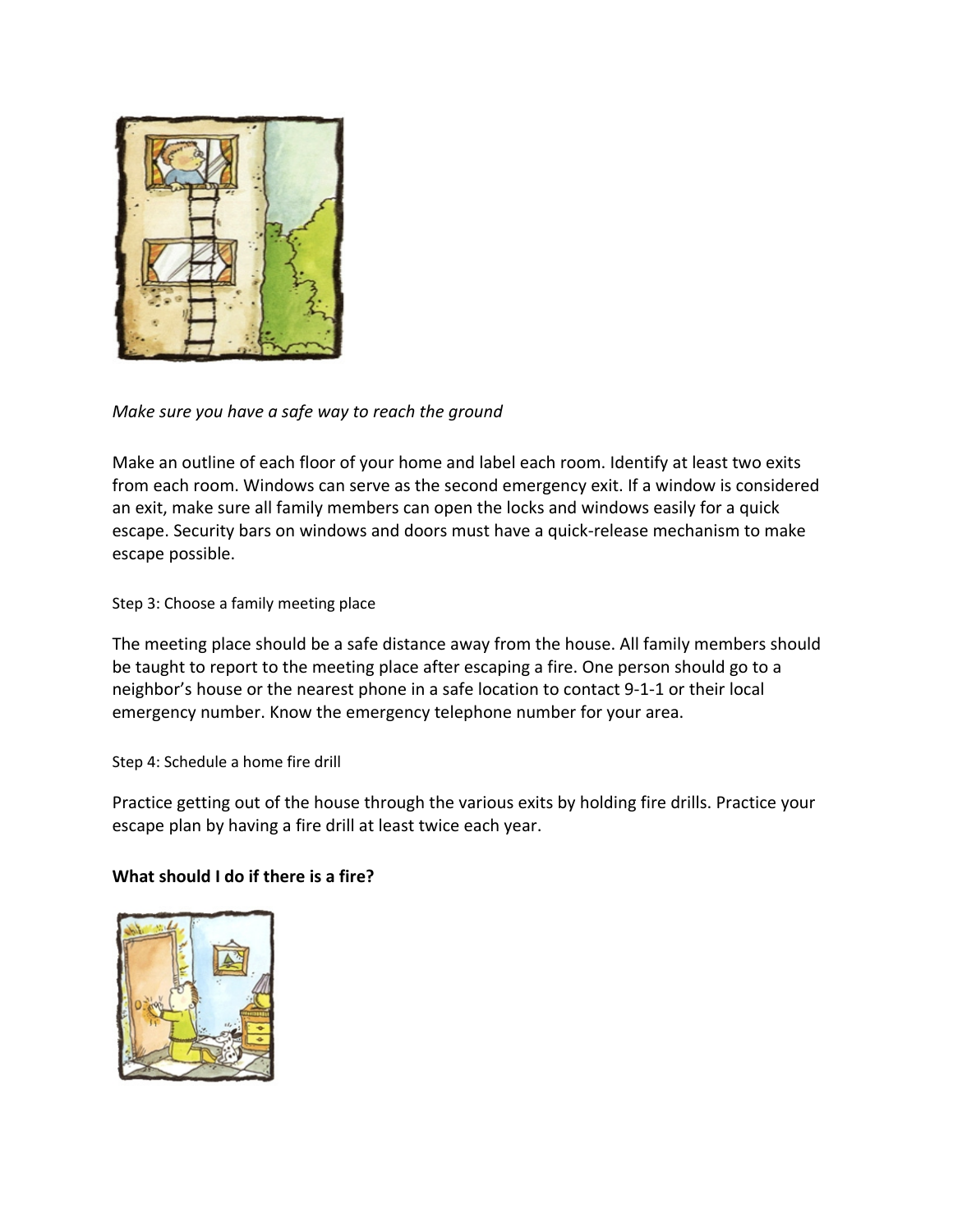### *Touch test the doors before opening*

Get out quickly and safely. When the smoke alarm sounds, immediately start your escape. Do not try to gather possessions or pets.

Check the door. Stay low behind the door, reach up and feel the door and the door handle for heat.

If the door feels cool, brace yourself against the door and open it slowly. If it is safe, leave the building and go directly to your meeting place. If you encounter smoke, crawl low under the smoke. Cleaner air will be near the floor. Once you are out of the building, stay out.

*There is nothing more important in your house than you and your family. Go to the meeting place to make sure everyone is safe. Phone 9-1-1 or your local emergency number from a neighbor's house.*

If the door feels warm, or you see smoke or flames on the other side of the door, shut the door, and use your second escape route. If you must escape from an upper story window of a multilevel home, make sure you have a safe way to reach the ground, such as a fire escape ladder.

If you are trapped, seal the openings around the door and vents with wet bedding or towels. Call 9-1-1 or your local emergency number and notify the fire department of your location. If it is safe to open a window and there is no smoke, open it to signal and yell for help. What else should I know?



*Plan and practice your fire escape drill.*

There are some special situations to consider when developing and practicing your home fire escape plan:

### **Older Adults**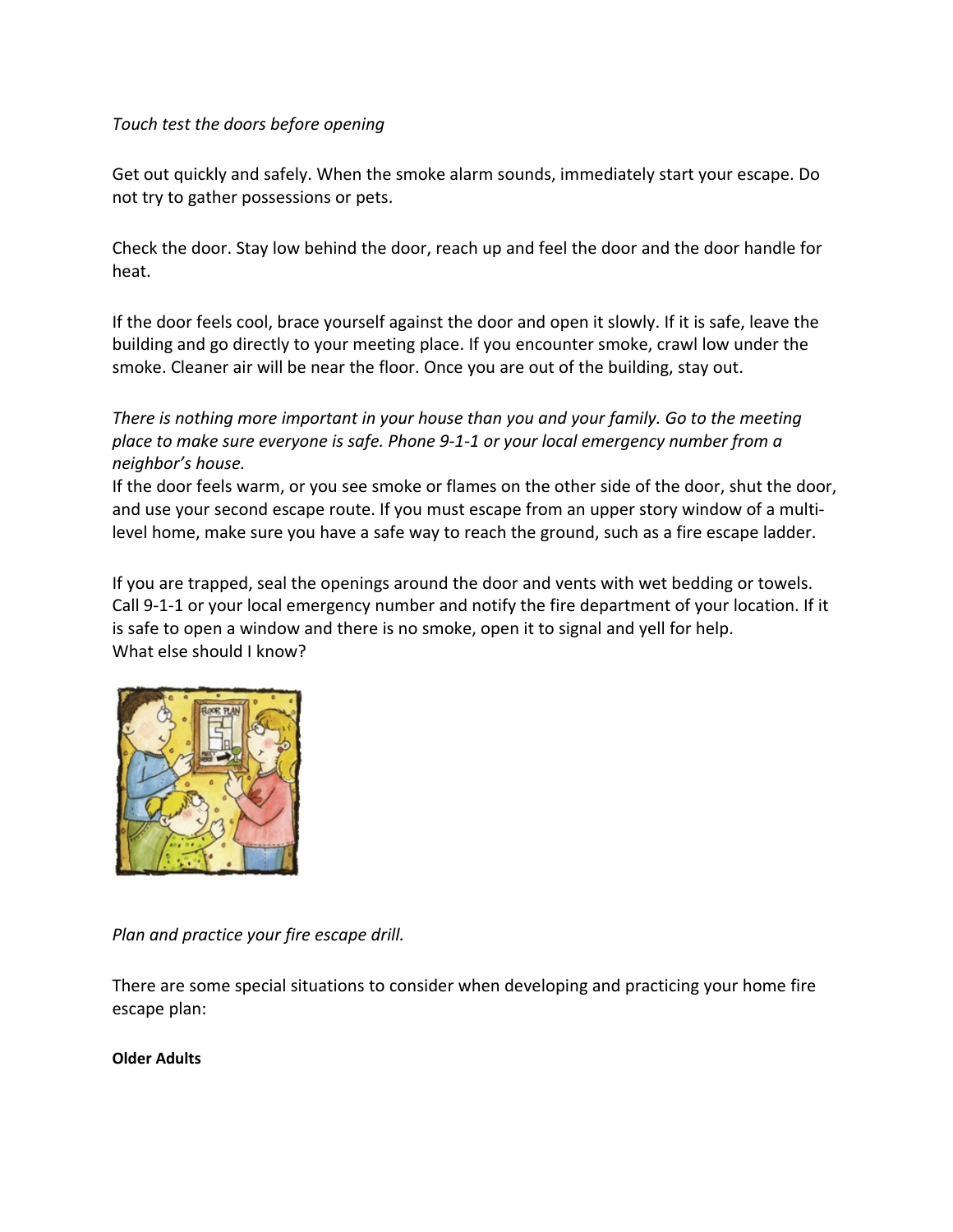An older adult with limited or restricted mobility should sleep on the ground floor. A special plan should be made to provide assistance to anyone in your house who may have limited or restricted mobility.

#### **Children**

Infants and young children will need assistance when escaping from the home. They should be involved with creating and practicing the family home fire escape plan.

#### **People with Physical Disabilities**

Anyone with physical disabilities should have their bedroom on the ground floor. A special plan should be developed to provide assistance to them. If a family member has a hearing impairment, special smoke alarms are available.

#### **Public Buildings**

Look for exit signs. Knowing your escape route is important - even when shopping, visiting the library, or spending time inside public buildings. If you hear a fire alarm in a public building, follow any instructions given over the public address system. In a hotel, take your room key with you as you may encounter smoke and need to re-enter your room for safety.

### Red Cross Emergency and Disaster Services

In partnership with first responders, emergency managers, public officials, and in collaboration with other voluntary sector organizations, the Canadian Red Cross may provide emergency and disaster services such as emergency lodging, reception and information, emergency food, emergency clothing, personal services and family reunification services. If you have been affected by a personal disaster, such as a house fire, contact us at 1-888-800-6493. Otherwise, contact your closest service location for general enquiries.

| <b>Branch and Service</b>                  | <b>Address</b>                     | <b>Contact</b>  |
|--------------------------------------------|------------------------------------|-----------------|
| <b>Prince Albert Branch Emergency and</b>  | 54 11th Street East                | Tel: (306) 765- |
| <b>Disaster Services</b>                   | Prince Albert SK                   | 2600            |
|                                            | S6V0X9                             |                 |
| <b>Saskatoon Branch Emergency and</b>      | 443 2nd Avenue North               | Tel: (306) 668- |
| <b>Disaster Services</b>                   | Saskatoon SK                       | 0720            |
|                                            | <b>S7K2C1</b>                      |                 |
| <b>Lloydminster and North Battleford</b>   | Please contact us to find out more | Tel: (306) 821- |
| <b>Service Area Emergency and Disaster</b> | about the programs and services    | 6683            |
| <b>Services</b>                            | offered.                           |                 |
| <b>Yorkton Service Area Emergency and</b>  | Please contact us to find out more | Tel: (306) 782- |
| <b>Disaster Services</b>                   | about the programs and services    | 4355            |